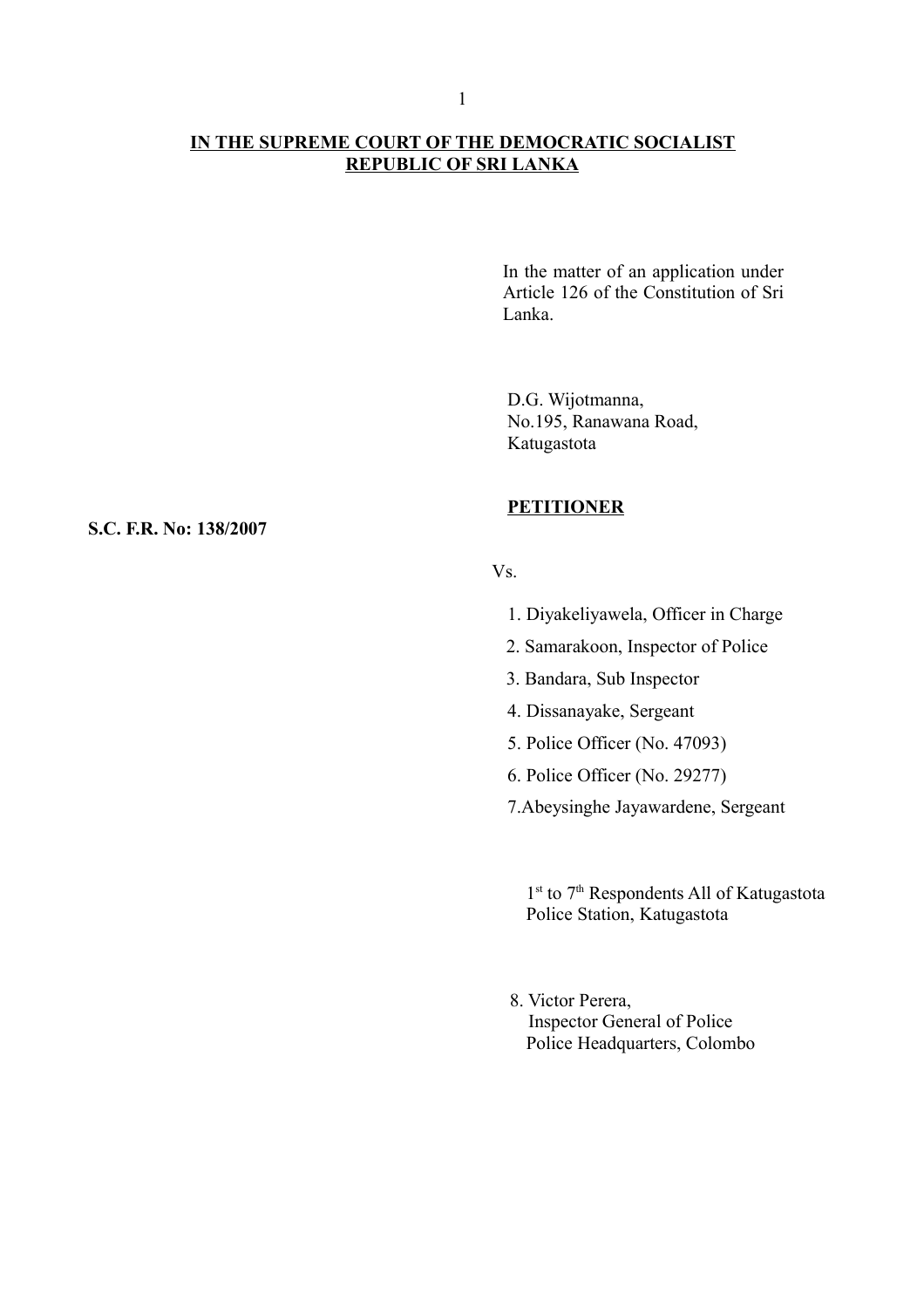9. Hon. Attorney General, Attorney General's Department, Colombo 12

# **RESPONDENTS**

| <b>Before</b>                                                             | : Chandra Ekanayake, J.<br>Wanasundera, PC J.<br>Jayawardene, PC J.                                                                                                                                        |
|---------------------------------------------------------------------------|------------------------------------------------------------------------------------------------------------------------------------------------------------------------------------------------------------|
| Counsel                                                                   | : J.C. Weliamuna for Petitioners<br>Ranil Samarasooriya with Madhawa Wijayasriwardene<br>for the $1st$ - 7 <sup>th</sup> Respondents.<br>A. Navavi, SSC. for 8 <sup>th</sup> & 9 <sup>th</sup> Respondents |
| Written Submissions tendered on $\therefore$ By the petitioner: 11.8.2014 | By the $1 - 7$ Respondents : 05.11.2014.                                                                                                                                                                   |
| Decided on:                                                               | 31.03.2016.                                                                                                                                                                                                |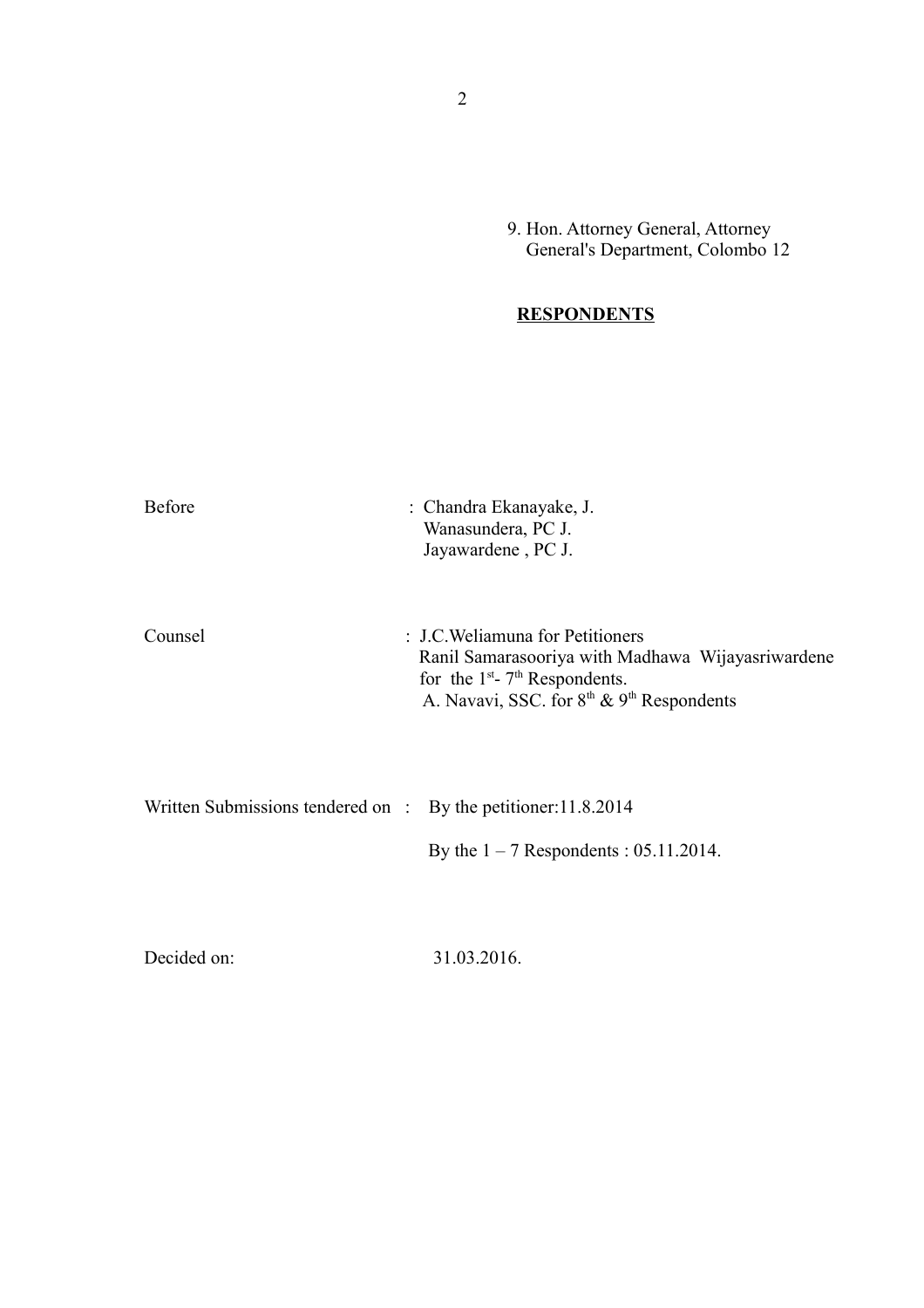# **CHANDRA EKANAYAKE, J**

The petitioner by his petition dated 15. 05. 2007 (filed together with his affidavit) had sought leave to proceed against the respondents for the alleged infringement of his rights guaranteed under Articles 11,12 (1),13 (1), and 13 (2) of the Constitution of the Republic of Sri Lanka and for a declaration that the respondents have violated the rights guaranteed under the above Articles. In addition to the reliefs outlined above he had further sought compensation in a sum of Rs. 1,000,000  $/=$  and for an order directing the  $8<sup>th</sup>$ respondent to take disciplinary action against  $1<sup>st</sup>$  to  $7<sup>th</sup>$  respondents.

When this application was supported on 17. 07. 2007 this Court had proceeded to grant leave to proceed in respect of the alleged violations of rights guaranteed under Articles 11, 13(1) and 13(2) of the Constitution.

It has been alleged by the petitioner that on or about 04. 02 .2007 around 4.30 p.m. he had boarded a bus from Katugasthota town to return to his business place. As there was a person standing on the upper stand of the foot-board of the bus, he had to request that person to move inside, in order to get inside the bus. This having led to an exchange of words between two of them, the said person had kicked the petitioner hard resulting the petitioner losing his balance requiring him to hold on to the said person to prevent himself falling off the bus. However the said incident had ended without any further altercation, but it was later transpired that the said person who kicked him was the  $7<sup>th</sup>$  respondent. As averred in paragraph 5 of the petition, following day (05. 02 .2007) around 8.30 a.m. the petitioner had gone to Katugasthota town to purchase some vehicle spare parts. When he came back to his business place at around 9.30 a.m. he had seen a police jeep parked in front of his business premises. Thereafter he had been ordered to be taken to the police jeep which was parked in front of his business place. He alleges that police officers failed to inform the petitioner the reasons for the arrest and also he was abused by the  $6<sup>th</sup>$  respondent saying that he would be framed for possessing Ganja (cannabis) and would be sent to jail.

The petitioner complains that around 10 a.m. having reached the Katugasthota police station he was slapped by the  $2<sup>nd</sup>$  respondent on both sides of the cheek and dragged inside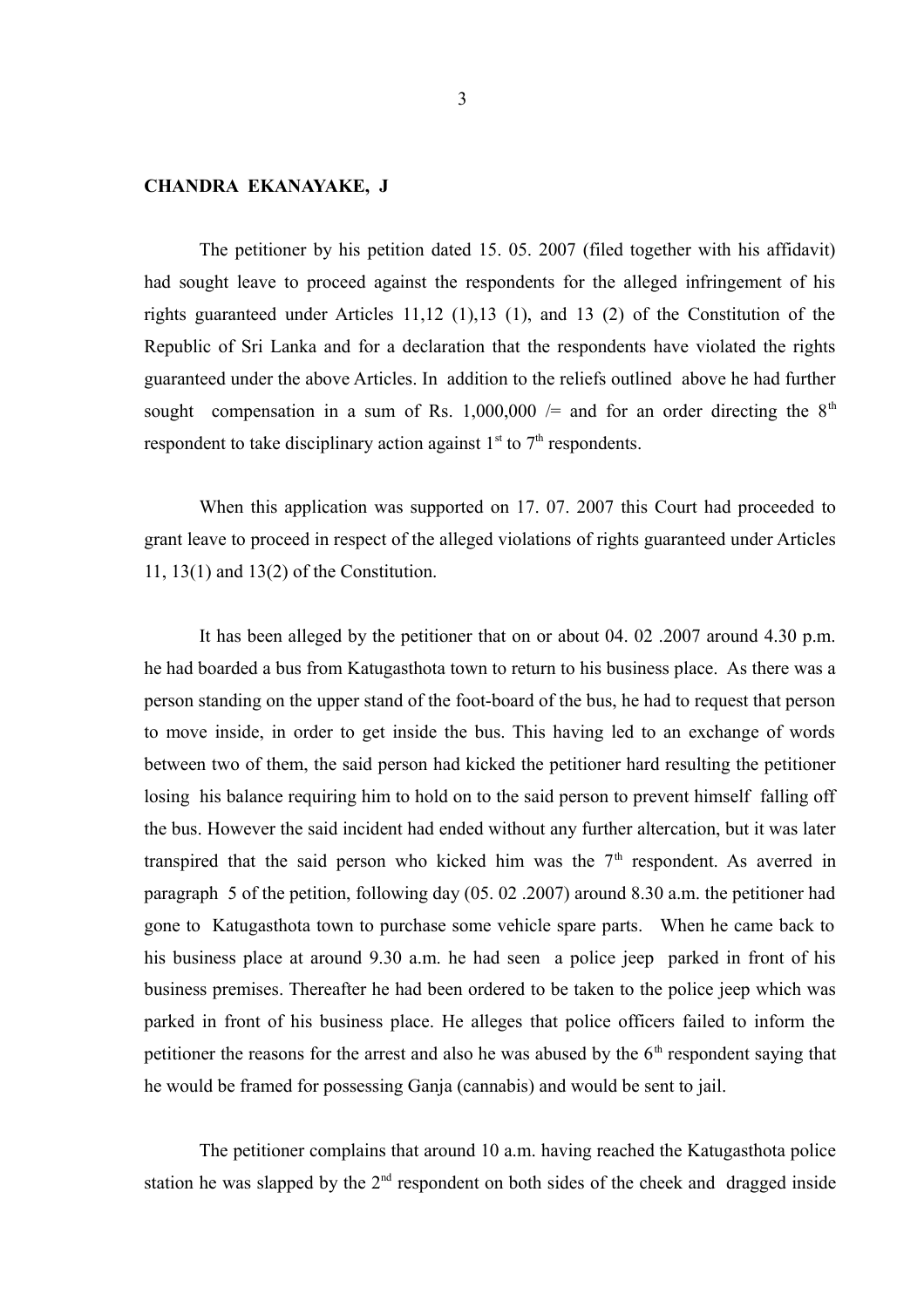the station and put into to the cell. Thereafter the  $3<sup>rd</sup>$  and  $4<sup>th</sup>$  respondents who came over there had severely beaten him and after a short while the 5th respondent had taken the petitioner to the upstairs of the building. At that time petitioner submits that he saw the  $7<sup>th</sup>$ respondent who was working on a computer in the room was the passenger who assaulted the petitioner in the bus on the previous day. As per the averments in the petition the petitioner had been severely assaulted on the face and his head had been hit against the wall several times. Further it is alleged that the  $5<sup>th</sup>$  respondent thereafter proceeded to fill the sink fixed to the wall in a corner of the room with water and having dragged the petitioner plunged his head into the sink with water and held his head for nearly 30 seconds. In the result petitioner nearly got drowned and it caused him unbearable pain. Thereafter he had been taken to the cell on the ground floor.

Petitioner has alleged that he was kept in the police cell overnight and produced before the Magistrate, Kandy on 06. 02 .2007 around 12 noon for a charge of having in possession 1200 mg of Ganja, as evidenced by the document marked as P4 annexed to the petition to this court. Then the learned Magistrate had released him on bail.

Further he had to consult Dr. Ranjith Wicramasinghe- a Neuro-Surgeon as he was undergoing unbearable pain in the head at a channelled consultation centre in Kandy. Thereafter he had been admitted to Kandy Teaching Hospital on the same evening around 5 p.m. It is his position that a complaint was made to the Human Rights Commission (HRC)- Kandy as evidenced by the copy of the complaint marked as P2.

He has complained that in the aforesaid circumstances his arrest, detention and torture violates his Fundamental Rights guaranteed under Articles 11, 12 (1), 13(1) and 13(2) of the Constitution and has sought the reliefs prayed in the prayer to the petition.

The  $1<sup>st</sup>$  to  $7<sup>th</sup>$  respondents had filed statement of objections to the petitioner's application denying all the allegations made against them. A perusal of the record reveals that there had been ample evidence with regard to the torture committed at the hands of the respondents. This position is further strengthened by the Medico-Legal Report (MLR) submitted in respect of the petitioner by an Assistant Judicial Medical Officer, Dr. D.P.P Senasinghe from General hospital (Teaching), Kandy. The short history given by the patient namely Dambadeniya Gedara Vijothmanna (who is the present Petitioner) demonstrates the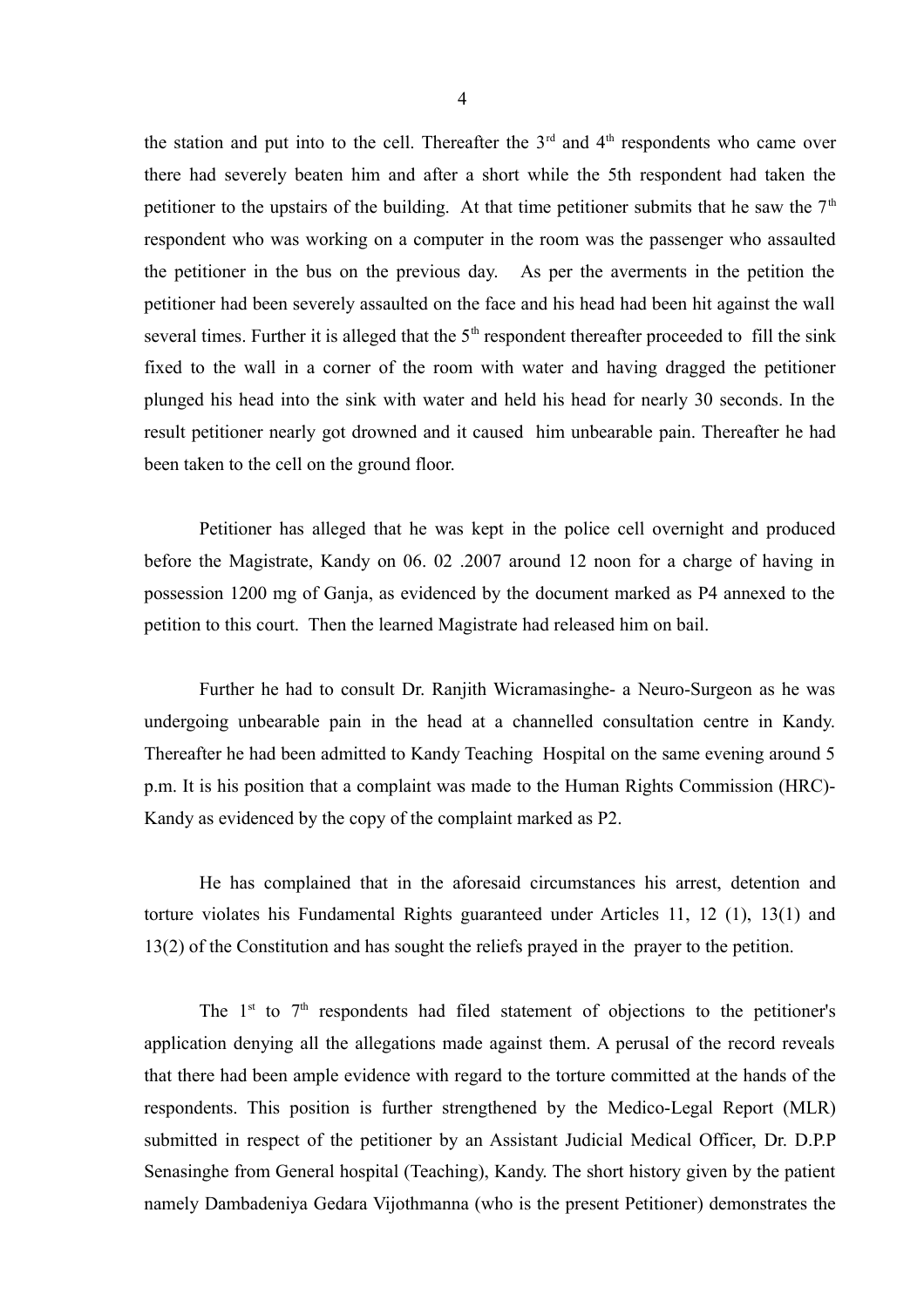version of the petitioner as to how the incident occurred on 05. 02. 2007 around 9.30 AM at his garage. The short history given by the petitioner (as appearing in the MLR) is reproduced below:

 " According to the examinee on 05-02-2007 around 9.30 a.m. some police officers from Katugasthota Police station came to his garage. They took him to the police station Katugasthota. When he got down from the jeep, 'Inspector Samarasekara' slapped him on both cheeks, near the police station. Then he was put into a police cell. Later 'Subinspector Bandara' and a officer called 'Rajan' came and hit him on the face with clenched fist. Then a traffic police officer came and took him out of the cell. He took the petitioner upstairs and hit his head on the wall and punched on his jaw. Then he was put into the cell again."

Under ' Nature, size, shape, disposition and site of injury' following appear (at page 2 of the MLR):

- (1) Contusion, measuring 1x1 cm, circular shaped, placed on the middle of the  $\lambda$ forehead,3cm above the root of the nose.
- (2) Contusion, measuring 3x2 cm, oval shaped, placed on the front of the right cheek, close to the right side of the nose.

 The petitioner's daughter had complained to the Human Rights Commission of Sri Lanka on  $05 - 02 - 07$  and the officers from the Human Rights Commission came to the police station on the same day. The petitioner was produced before the Magistrate of Kandy on 06.02.2007 around noon for having in possession 1200 mg. of 'ganja' (case No.1670) and he was bailed out forthwith.

It is noteworthy that no other explanation was forthcoming from the respondents.

Since this Court had proceeded to grant leave to proceed on the alleged violations of Articles 11, 13 (1) and 13(2) of the Constitution necessity would arise to consider the above Articles. Article 11 of the Constitution thus reads as follows:-

"No person shall be subjected to torture or to cruel, inhumane or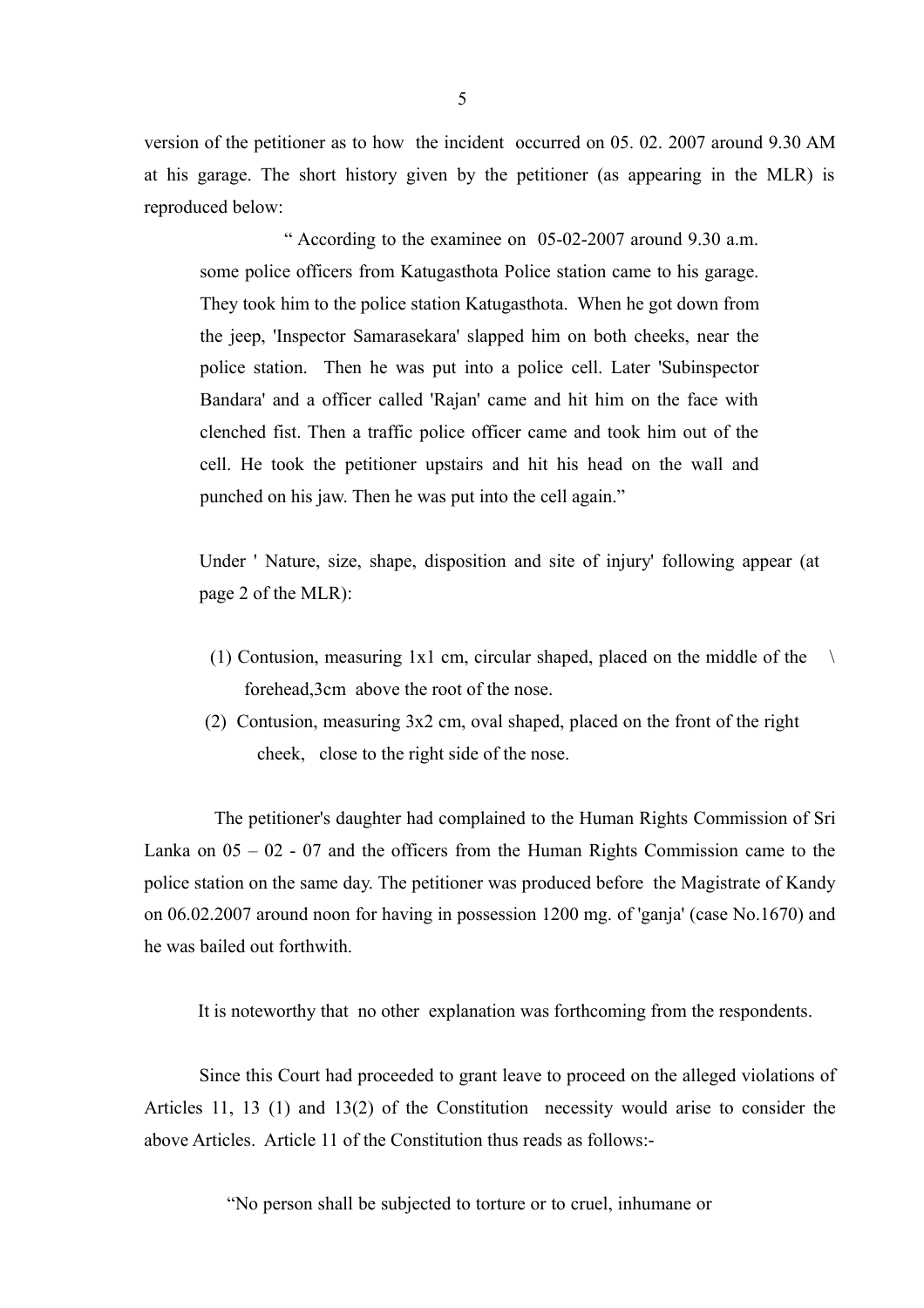degrading treatment or punishment "

What has to be examined now is whether there is cogent evidence to justify violation of Article 11 in the backdrop of total denial of allegations by the police. In this regard the observations made by this court in *Ansalin Fernando Vs. Sarath Perera*, Officer in Charge Police Station- Chilaw and others (1992) 1 SLR 411 would lend assistance. In the above case after giving a detailed account of the physical assaults and humiliative treatment the  $6<sup>th</sup>$ respondent was subjected to, at page- 491 it was observed as follows :

 "He states that after such treatment he was taken to Kalutara Police Station. Events thus averred to also have the ring of truth and can be relied upon by this court. Whilst I shall not accept each and every allegation of assault / ill- treatment against the police unless it is supported by cogent evidence I do not consider it proper to reject such an allegation merely because the police deny it or because the aggrieved party cannot produce medical evidence of injuries. Whether any particular treatment is violative of Article 11 of the Constitution would depend on the facts and circumstances of each case. The allegation can be established even in the absence of medically supported injuries"

 Thus it is amply clear that an allegation of torture can be established even in the absence of medically supported injuries. But in the case at hand the MLR gives the injuries on the petitioner more particularly (as appearing at page 2 of the MLR). As per page 3 of the said report doctor had been of the opinion that the two injuries were caused by blunt weapons.

 The history given by the petitioner confirms the sequence of events that had taken place from the time of arrest until he was produced before the Magistrate and bailed out.

 Necessity has now arisen to consider the legal principles enunciated by decided cases on torture. In this regard observations of Justice Athukorala in Sudath Silva v Kodithuwakku (1987) 2 SLR 119 at Pg- 126, 127 to the following effect would be relevant:

"Article 11 of our Constitution mandates that no person shall be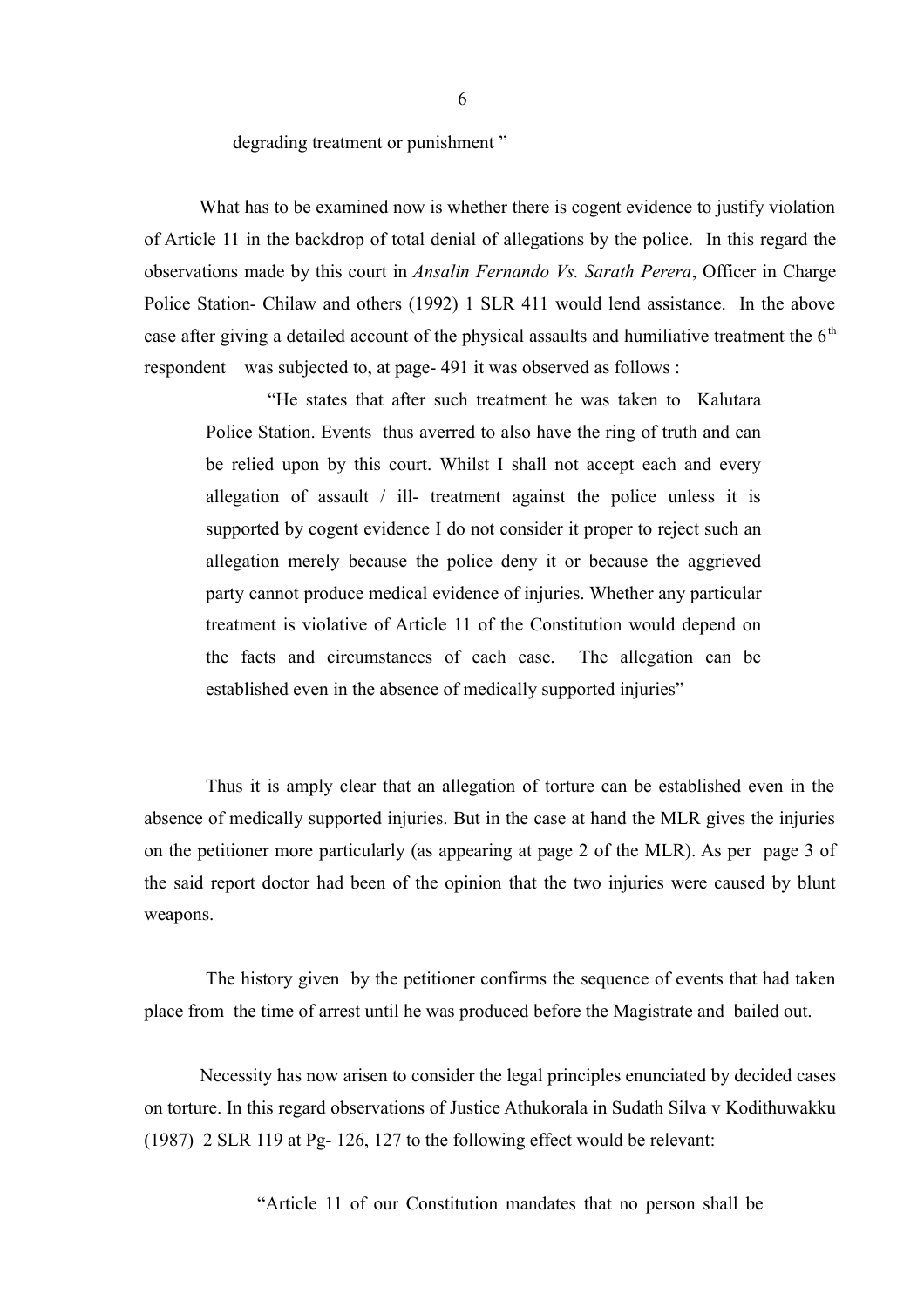subjected to torture, or cruel, or inhuman or degrading treatment or punishment. It prohibits every person from inflicting torturesome , cruel or inhuman treatment on another . It is an absolute fundamental right subject to no restrictions or limitations whatsoever. Every person in this country, be he a criminal or not , is entitled to this right to the fullest content of its guarantee. Constitutional safeguards are generally directed against the State and its organs. The police force, being an organ of the State, is enjoined by the Constitution to secure and advance this right and not to deny, abridge or restrict the same in any manner and under any circumstances. Just as much as this right is enjoyed by every other member of the police force, so he is prohibited from denying the same to others, irrespective of their standing, their beliefs or antecedents. It is therefore the duty of this court to protect and defend this right jealously to its fullest measure with a view to ensuring that this right which is declared and intended to be fundamental is always kept fundamental and that the executive by its action does not reduce it to a mere illusion. This court cannot, in the discharge of its constitutional duty, countenance any attempt by any police officer however high or low, to conceal or distort the truth induced, perhaps, by a false sense of police solidarity....... The petitioner may be a hard-core criminal whose tribe deserves no sympathy. But if constitutional guarantees are to have any meaning or value in our democratic set-up, it is essential that he be not denied the protection guaranteed by our Constitution".

 Further in the case of Channa Pieris & Others vs Attorney General & Others 1994 1SLR p-1 at p.6, the Court proceeded to enunciate three (3) general observations that would apply when examining whether torture has been established: -

- "(i) The acts or conduct complained of must be qualitatively of a kind that a Court may take cognizance of. Where it is not so, the Court will not declare that Article 11 has been violated.
- (ii) Torture, cruel, inhuman or degrading treatment or punishment may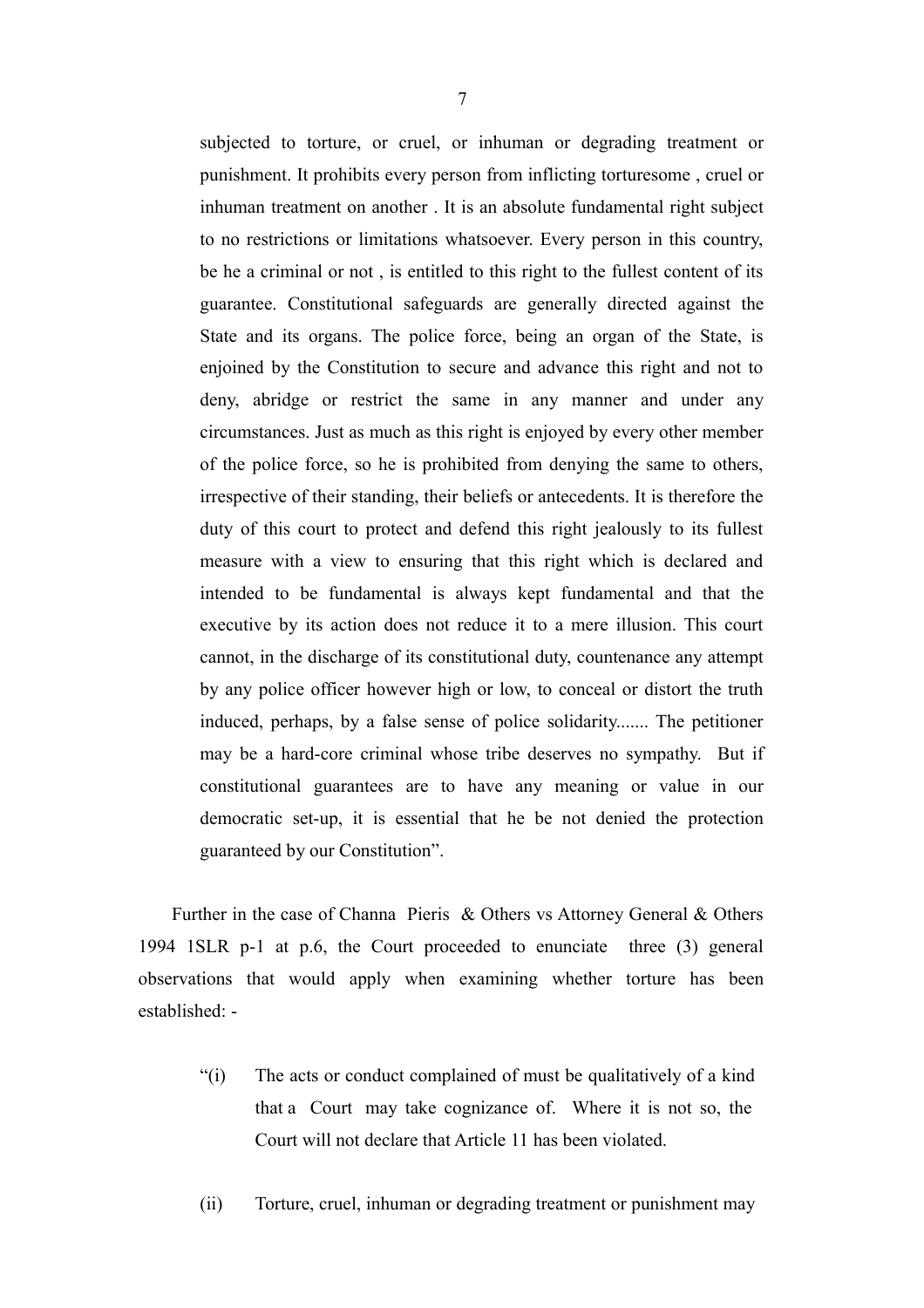take many forms, psychological and physical.

(iii) Having regard to the nature and gravity of the issue, a high degree of certainty is required before the balance of probability might be said to tilt in favour of a petitioner endeavouring to discharge his burden of proving that he was subjected to torture or cruel, inhuman or degrading treatment."

In the case at hand the suffering occasioned was of an aggravated nature. In my view the assaults and hitting the petitioner's head against the wall, punching on his jaws, having dragged the petitioner and plunged his head into a sink filled with water holding the head for nearly 30 seconds in water would suffice to be taken cognizance of as a violation of Article 11. Having considered the nature and the gravity of the issues here a high degree of certainty exists before the balance of probability is said to tilt in favour of the petitioner. I therefore declare that the Article 11 of the Constitution was violated by  $2 - 7$  respondents.

Articles 13(1) and 13(2) of the Constitution are reproduced below:-

" $13(1)$ . No person shall be arrested except according to the procedure established by law. Any person arrested shall be informed of the reason for his arrest"

"13(2) Every person held in custody, detained otherwise deprived of personal liberty shall be brought before judge of the nearest competent court according to procedure established by law, and shall not be further held in custody, detained or deprived of personal liberty except upon and in terms of an of an order of such judge made in accordance with procedure established by law."

It has become amply clear that when the petitioner was arrested no reasons have been given for the arrest. It is the contention of the petitioner (supported by affidavit) the person who had the altercation with him on 04.02.2007 was identified on the following day at the upstairs of the police station as the 7th respondent. It appears that this altercation had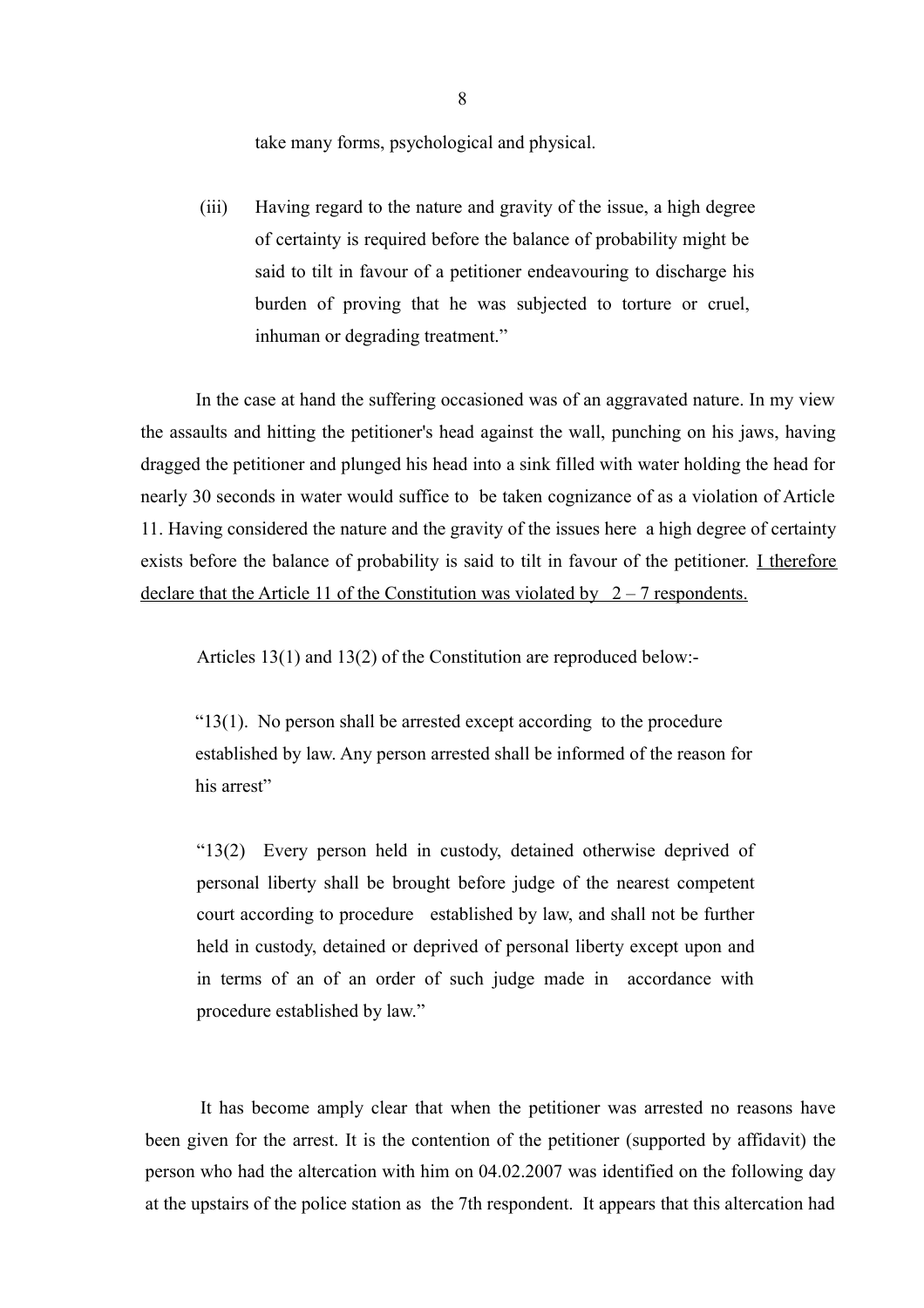led to the arrest and detention and torture as complained of on the petitioner and therefore 7th respondent was privy to the entire incident which had taken place on 05.02.2007. The petitioner has further complained that the police told the petitioner that he would be framed for possessing *'ganja*' and would be sent to jail. In fact the petitioner has been maliciously prosecuted in the Magistrate's Court for possession of *'ganja'*. Further, the alleged version of the 7th respondent with regard to the arrest of the petitioner for having a powdered packet in shirt pocket has not been corroborated by the arrest notes of the respondents. The arrest notes have not been even produced. The stance of the respondents had been (as per note P3) which was given to the petitioner's son at his business place requesting the petitioner to be present at the police station is different to the version of the petitioner. The petitioner's stance with regard to him being arrested without giving reasons has not been controverted by any of the respondents. In view of the above I am inclined to the view that Article 13(1) has been violated. However facts and circumstances of this case can be clearly distinguished from SC.FR.No.252/2006 (SC. Minutes of 15/12/2010) R.M.Ukwatta v S.I.Marasinghe & **Others** 

Now what needs consideration is the alleged violation of Article 13(2):

"In Channa Peiris v Attorney General and others (1994) 1SLR 1 at pp. 75 and 76 Justice A.R.B.Amarasinghe having considered the previous decisions regarding the constitutional requirement to produce an arrested person before a Magistrate proceeded to outline the object of Article 13(2) in the following terms: -

 "However, in general, the purpose of the provision is to enable a person arrested without a Warrant by a non-judicial authority to make representations to a judge who may apply his "judicial mind" to the circumstances before him and make a neutral determination on what course of action is appropriate in relation to his detention and further custody, detention or deprivation of personal liberty."

 Further in the case of **Queen v Jinadasa** 59 CLW 97 (1960) (CCA) it was held by the Supreme Court that section 37 of the Criminal Procedure Code and section 66 of the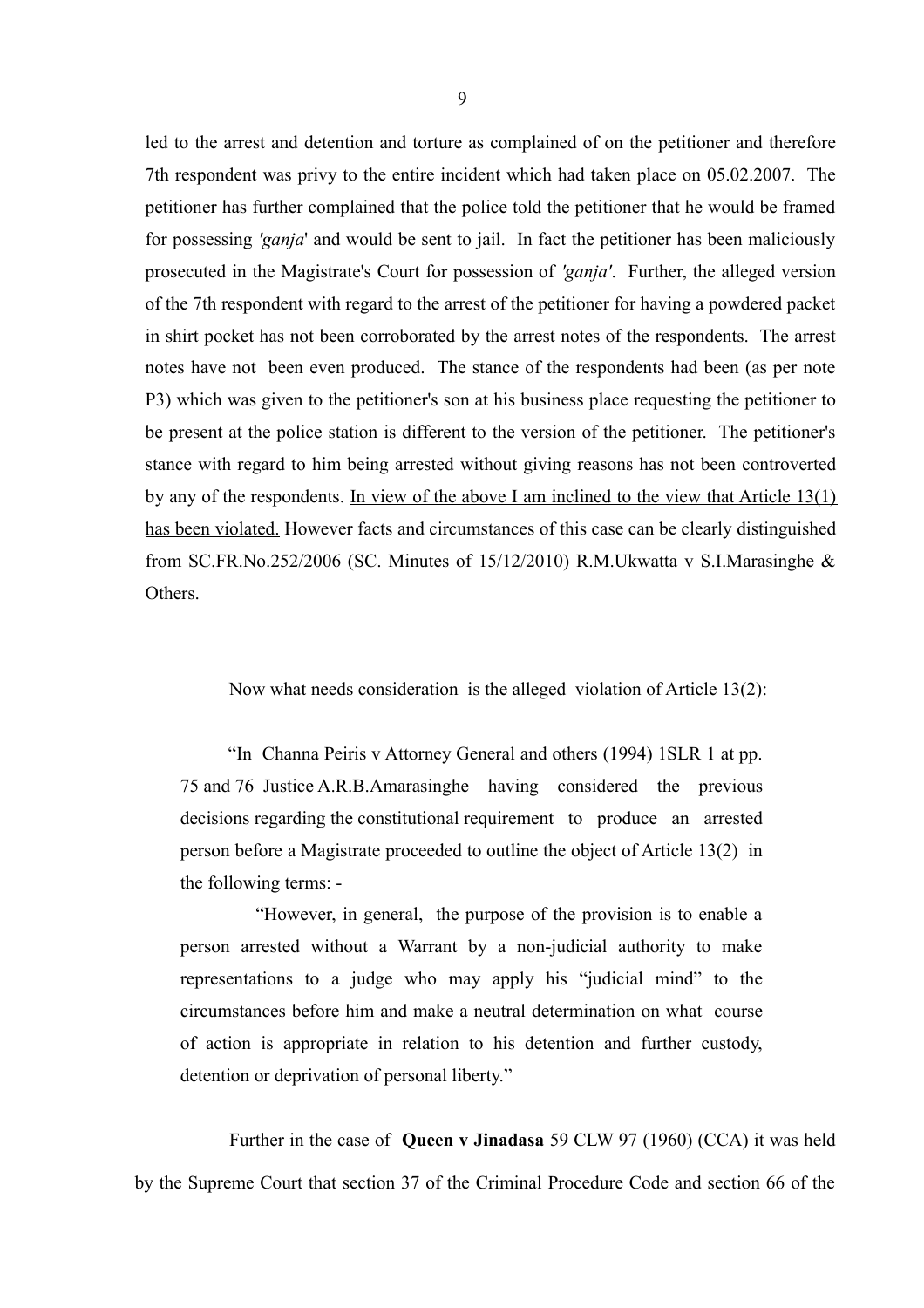Police Ordinance require that a person arrested without a warrant should be produced before a Magistrate with the least possible delay. The limit of twenty four hours prescribed in both sections does not enable the police to detain a suspect for the length of time even when he can be produced earlier or to deliberately refrain from producing him before a Magistrate. In this case per His Lordship Basnayaka C. J. at page 100:-

"The law requires (section 66 of the Police Ordinance) that an accused person taken into custody by a police officer without a warrant must forthwith be delivered into the custody of the officer in charge of the Station *in order that such person may be secured* until he can be brought before a Magistrate to be dealt with according to law. That is the lawful purpose to be served by means of detention and we would sternly and emphatically disapprove of what seems to have become the common practice of compelling an accused to accompany the Police from place to for the purpose of participating in the detection of a crime. The delay of his production before a Magistrate in order that this unlawful purpose may be served is illegal and deserving of censure."

 The respondents have attempted to establish that the petitioner was a witness in Magistrate Court of Kandy case No.33041 filed against one A.G.Piyadasa. But no material had been submitted that they went to the business place of the petitioner on 05.02.2007 to get the relevant information in respect of prosecution witness No.3 of that case namely, one Ubaya Ekanayake. The respondents have failed in their attempt. There is no other evidence also to support their contention. Further, it appears that no evidence has been submitted by the respondents to refute the allegation that the petitioner was kept in custody without producing before a Magistrate for more than 24 hours. In view of the above it is evident that rights guaranteed under Article 13(2) also have been violated.

 In view of the above analysis I accordingly grant declarations with regard to violations of fundamental rights guaranteed by Articles 11, 13(1) and 13(2) of the Constitution against 2